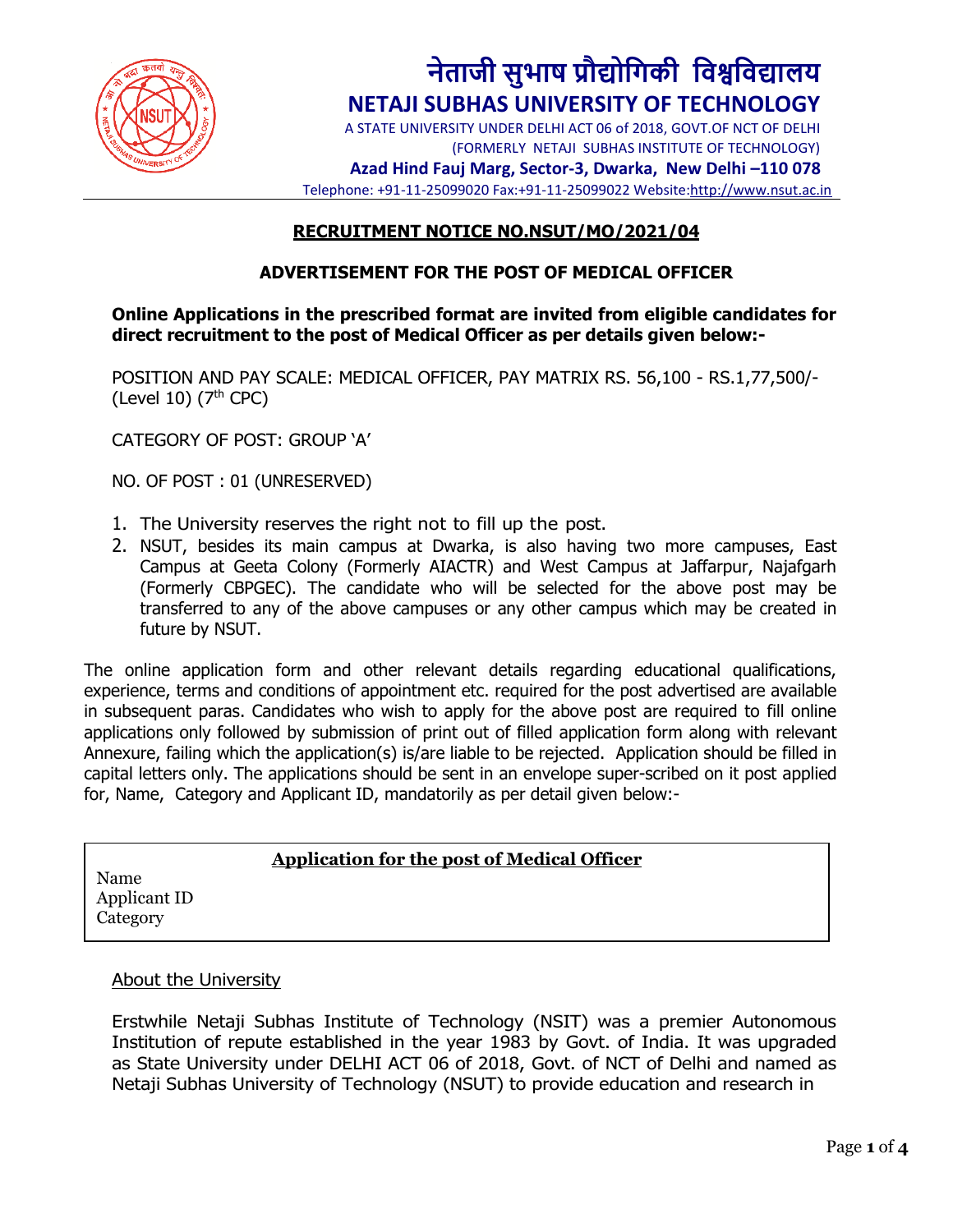the branches of Engineering, Technology, Sciences, Humanities, Social Sciences and Management, etc. and for advancement of learning and dissemination of knowledge in such branches and for certain other matters connected therewith or incidental thereto. The University is functioning on its own lush green campus spread over 145 acres with vast sports area and having residential campus also. The University has carved a name for itself nationally and internationally, and is a well-established University with fully equipped state-of-the-art modern laboratories, Library, Computer Centre, etc and a strong commitment for achieving excellence in Education and Research. University has got its own Dispensary set up which caters to the needs of Students, Staff. Campus/Residents for their routine medical issues.

NSUT has two campuses i.e. East & West Campus located at Geeta Colony & Jaffarpur respectively. West Campus is being developed as a hub of Information Technology wherein programs of Civil Engg., Geo-Informatics, Environment, Architecture etc. are being conducted. In East Campus also, programs of Computer Science, Electronics Engg. are running.

There are ample opportunities for growth for the right kind of candidates.

### **MINIMUM QUALIFICATION AND EXPERIENCE FOR THE POST OF MEDICAL OFFICER:**

| <b>MEDICAL</b><br><b>OFFICER</b>                                            | <b>ESSENTIAL QUALIFICATIONS:</b>                                                                                                                                                                                                                                                                                                                                                                                                                                                                     |
|-----------------------------------------------------------------------------|------------------------------------------------------------------------------------------------------------------------------------------------------------------------------------------------------------------------------------------------------------------------------------------------------------------------------------------------------------------------------------------------------------------------------------------------------------------------------------------------------|
| QUALIFICATION<br><b>&amp; EXPERIENCE</b><br><b>FOR</b><br><b>CANDIDATES</b> | MBBS Degree or equivalent qualification included in<br>i)<br>any one of the Schedules to the Indian Medical<br>Council Act, 1956 and must be registered in a State<br>Medical Register or Indian Medical Register alongwith<br>experience of 05 years as Medical Officer in a Govt.<br>Hospital/dispensary or from a reputed Hospital.<br><b>OR</b><br>Post Graduate qualification, preferably MD, in General<br>$\parallel$<br>medicine from a Govt. College/recognized University/<br>Institution. |
| <b>AGE LIMIT</b>                                                            | 35 years                                                                                                                                                                                                                                                                                                                                                                                                                                                                                             |

#### **Eligibility Criteria:-**

1. The candidate must be a citizen of India.

2. The educational qualification, experience, age and other eligibility condition as stipulated in advertisement shall be determined as on the **01.11. 2021**.

#### **AGE LIMIT:**

#### **Conditions for age relaxation:**

Relaxation for Government Servant\* upto 5 years in accordance with the instructions/ orders issued by Govt. of India from time to time. The crucial date

for determining the age limit shall be the **01.11.2021**. Candidates who are born before **01.11.1966** will not be eligible to apply for the post.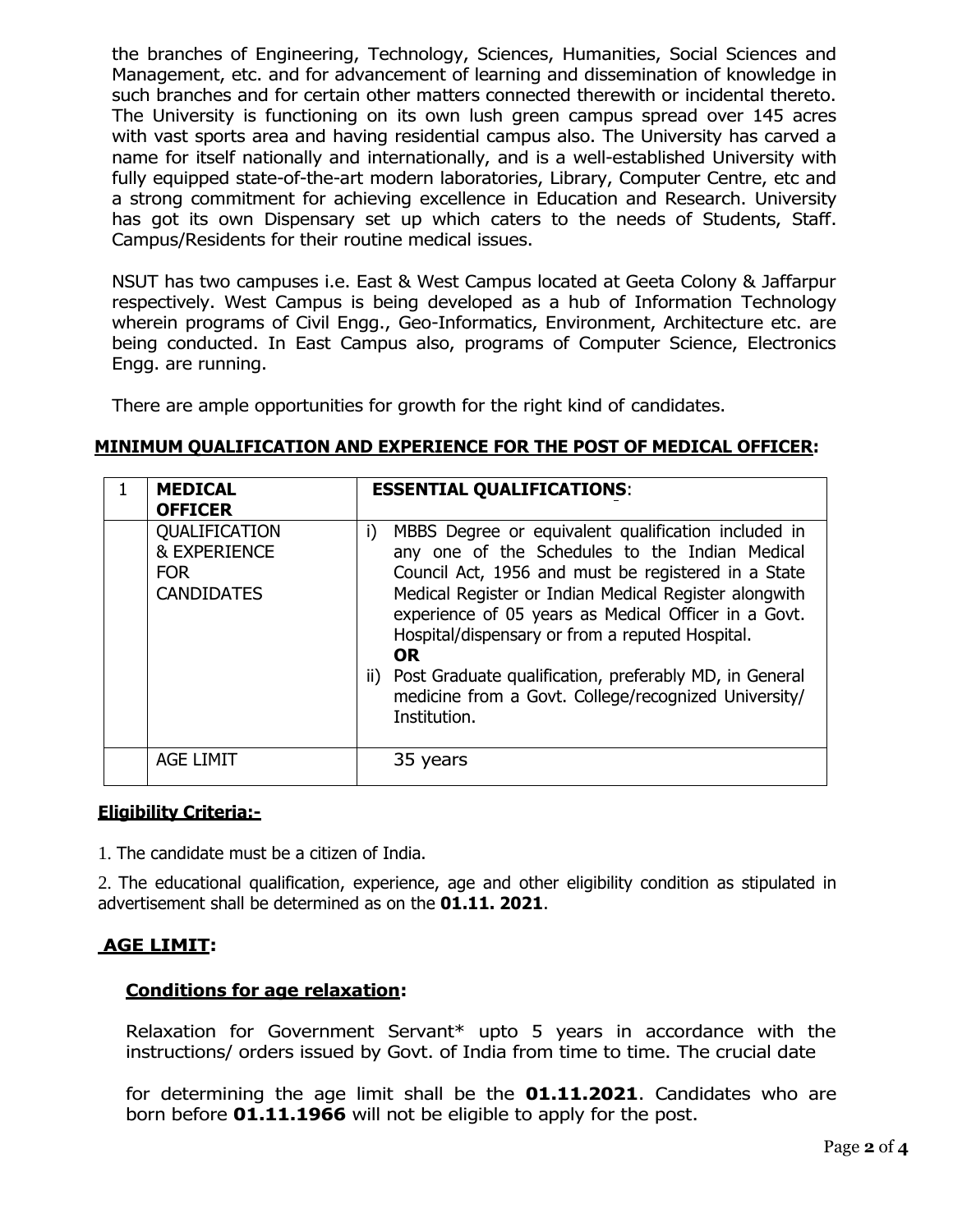\*Government Servant means employees of Government, Universities/ Institutions funded by the Government and Autonomous organizations/PSUs and similar organizations of Government. Government means Central Government of India and various Governments of State and Union Territories of Republic of India.

## **HOW TO APPLY**

- 1. No manual / paper applications will be entertained.
- 2. After submitting applications through ONLINE mode, candidates should take a print out of registration cum application form and send the same along with self-attested copies of certificates / documents to the Registrar, NSUT.
- 3. Information mentioned by the candidates at the time of registration / submission of application through ONLINE mode will only be given weightage.
- 4. Before registering / applying online, the candidates should ensure that they have valid email ID, which should remain valid at least till the time recruitment process is completed.
- 5. The Online application portal will be active from 10:00 hours on 03.11.2021 to mid night hours on 30.11.2021.

## **MODE OF SELECTION: -**

The selection will be made through the interview. The shortlisting of the applications will be made as per the criteria to be finalized by the University.

## **GENERAL CONDITIONS :-**

- 1. All entrants would be covered mandatorily under the New Pension Scheme (NPS) as a policy duly approved by the University.
- 2. The prescribed qualifications/experience is the minimum and the mere possession of and fulfilling the essential qualifications does not entitle the candidates to be called for the interview.
- 3. Experience certificate should be clearly mentioning pay scale, Period of service, name of the post whether full-time/ part time, whether regular/ contract/adhoc basis, will be required to be submitted. Certificate lacking any of the above aspect shall not be treated as valid.
- 4. The age of the candidate shall be verified on the basis of Class "X" (Matriculation) Certificate.
- 5. A short listing criterion may be set higher than the minimum requirements advertised.

The candidates already in Govt./Semi-Govt service / Autonomous Institutions/ PSU/ Universities/etc. should apply **by attaching `No Objection Certificate'** alongwith their applications. In case any candidate fails to attach the NOC, the same would have to be produced at the time of Interview mandatorily.

All the candidates should submit their applications online and thereafter send the printout of it with self-attested copies of all documents in support of qualification and experience. Original certificates should be produced for verification at the time of Interview.

6. The candidates short-listed for the interview shall be informed through E-mail/ Website/SMS. The candidates are advised in their own interest to mention their correct mobile no. and email IDs in the application. They are also advised to regularly visit the website.